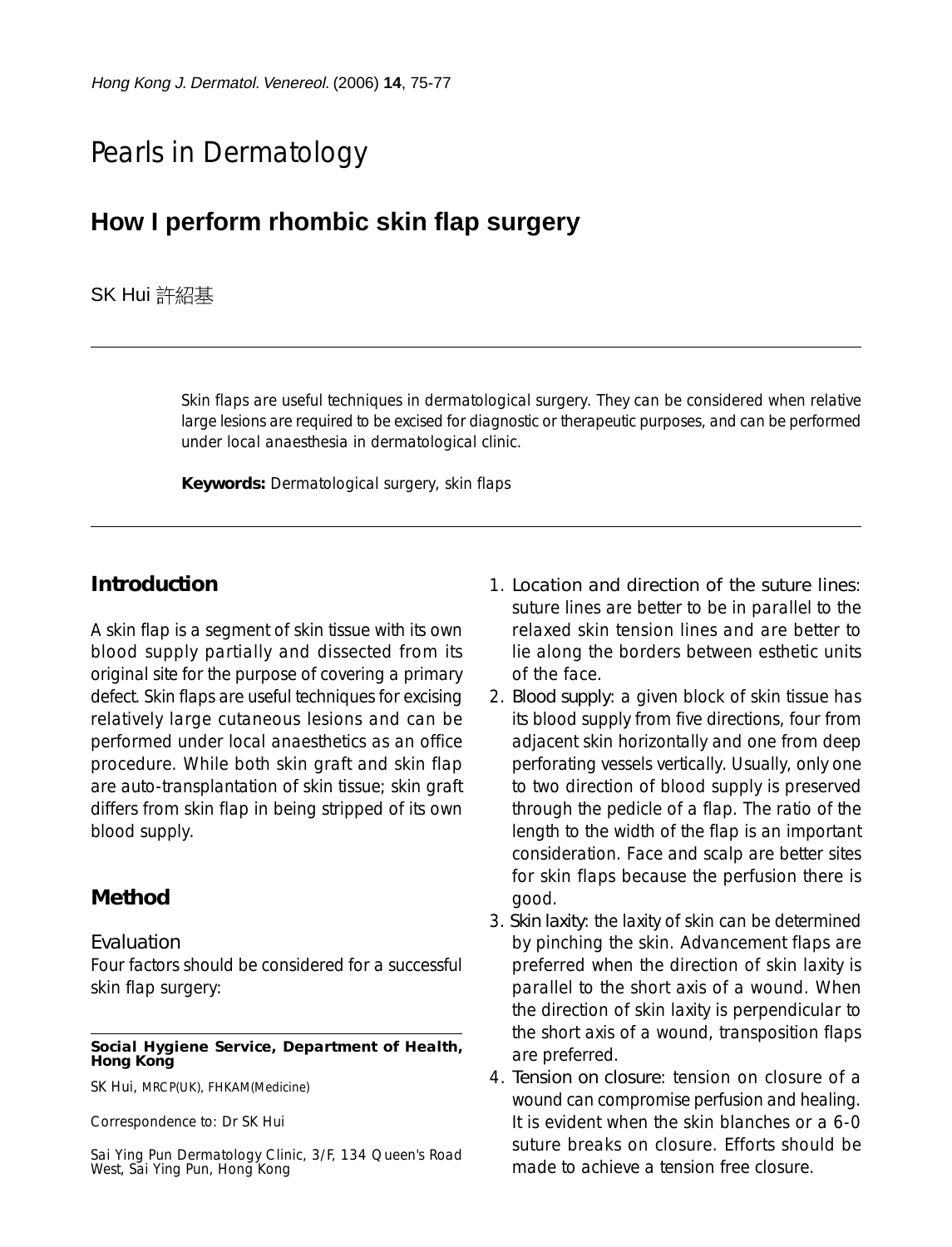Details of different skin flaps can be referred to standard textbooks of dermatological surgery.<sup>1,2</sup> In this issue, a simple rhombic flap is discussed below.

## **Technique**

A rhombic flap is a transposition flap. The skin defect and the flap are idealised as rhombic shape with equal length in all sides. Figure 1 illustrates the principle of a classical rhombic flap. The first suture is to close the secondary defect (HG to DG), and then, the second suture is to bring the flap in situ (EF to AB). Figures 2-5 are clinical photos of a modified rhombic flap performed on an elderly lady with a keratotic lesion on her nasal bridge.



**Figure 1.** This figure illustrates three steps of a classical rhombic flap. Actual operations vary with individual patient, nature and locations of lesions in daily practice. (1) An illustration the plan of an idealised rhombic flap with equal length in all four sides and incision lines EF and HG. (2) The primary defect is going to be covered by the flap CEFH (E to B, F to A). The secondary defect DGH is going to be covered by advancement of the skin tissue below and lateral to CHG (H to D). (3) The first stitch is better to be made to close the secondary defect; this will help to reduce the tension on suturing of the flap (HG to DG).



**Figure 2.** The original lesion was a hyperkeratotic plaque over the nasal bridge of an 80 years old lady with history of occasional bleeding for two years.



**Figure 3.** The actual flap was smaller than a classical rhombic flap as the skin laxity was abundant.



**Figure 4.** Stitches were made.